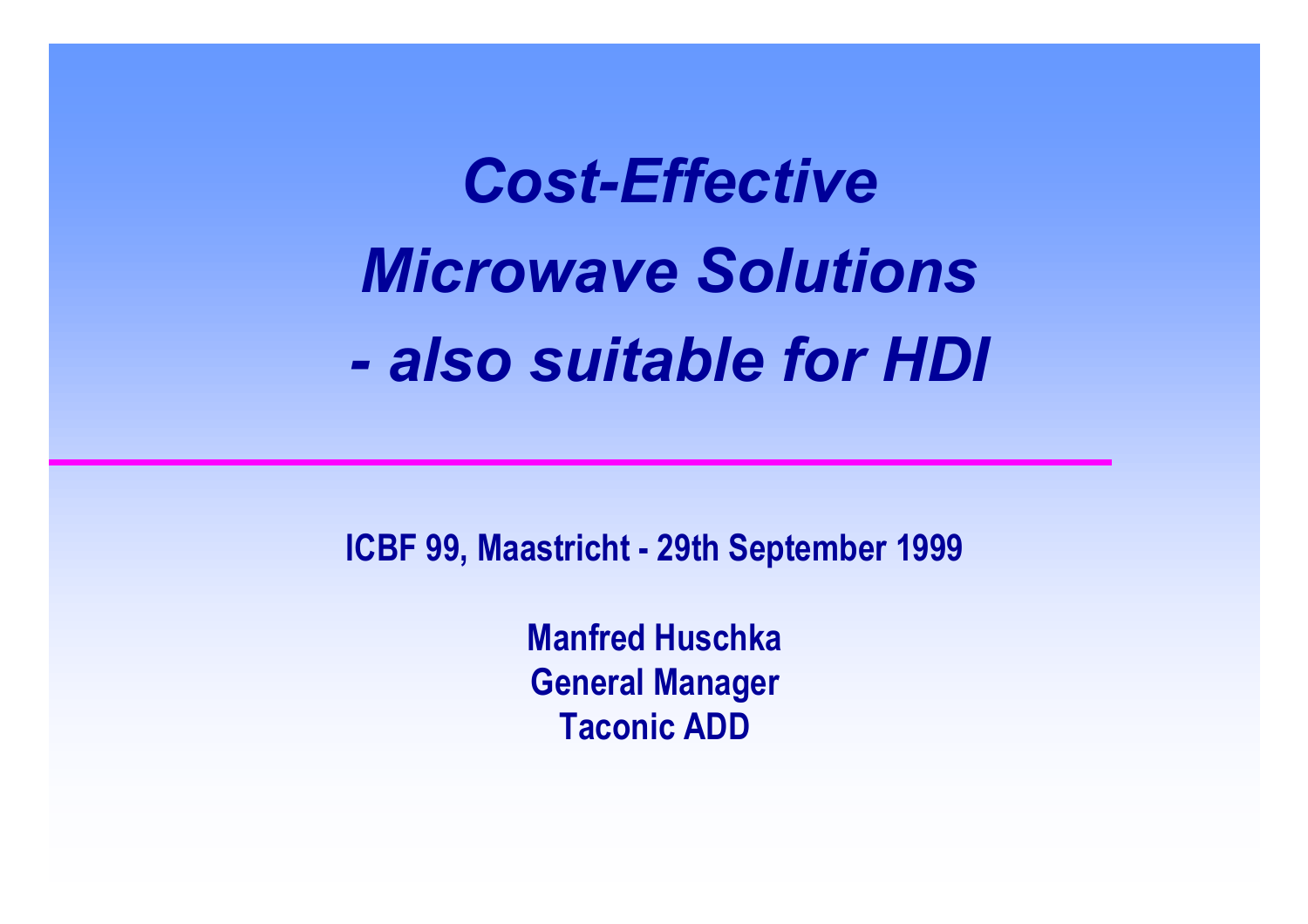#### **Commercial Radar Market Forecast**



Data acc. to Frost & Sullivan

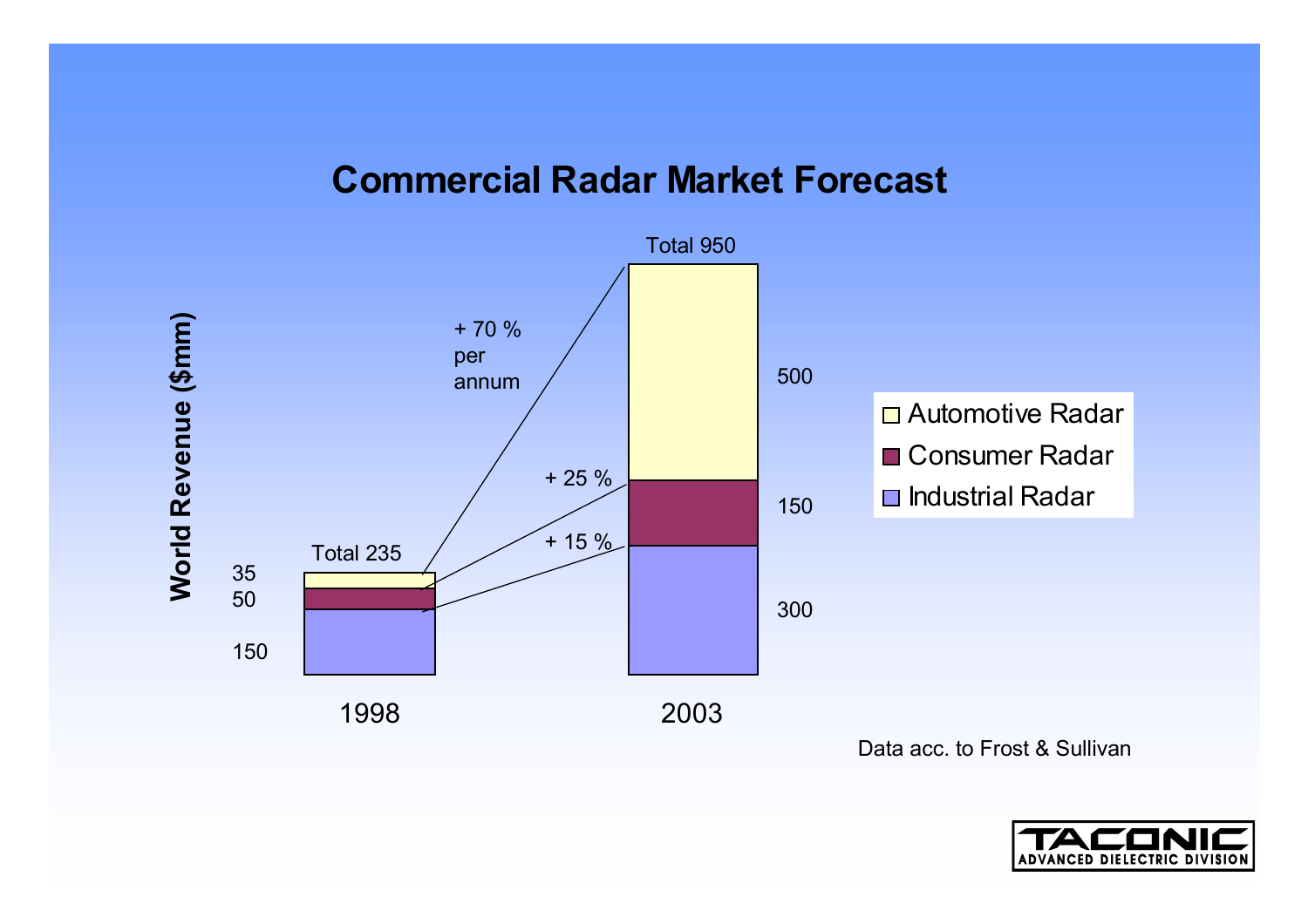

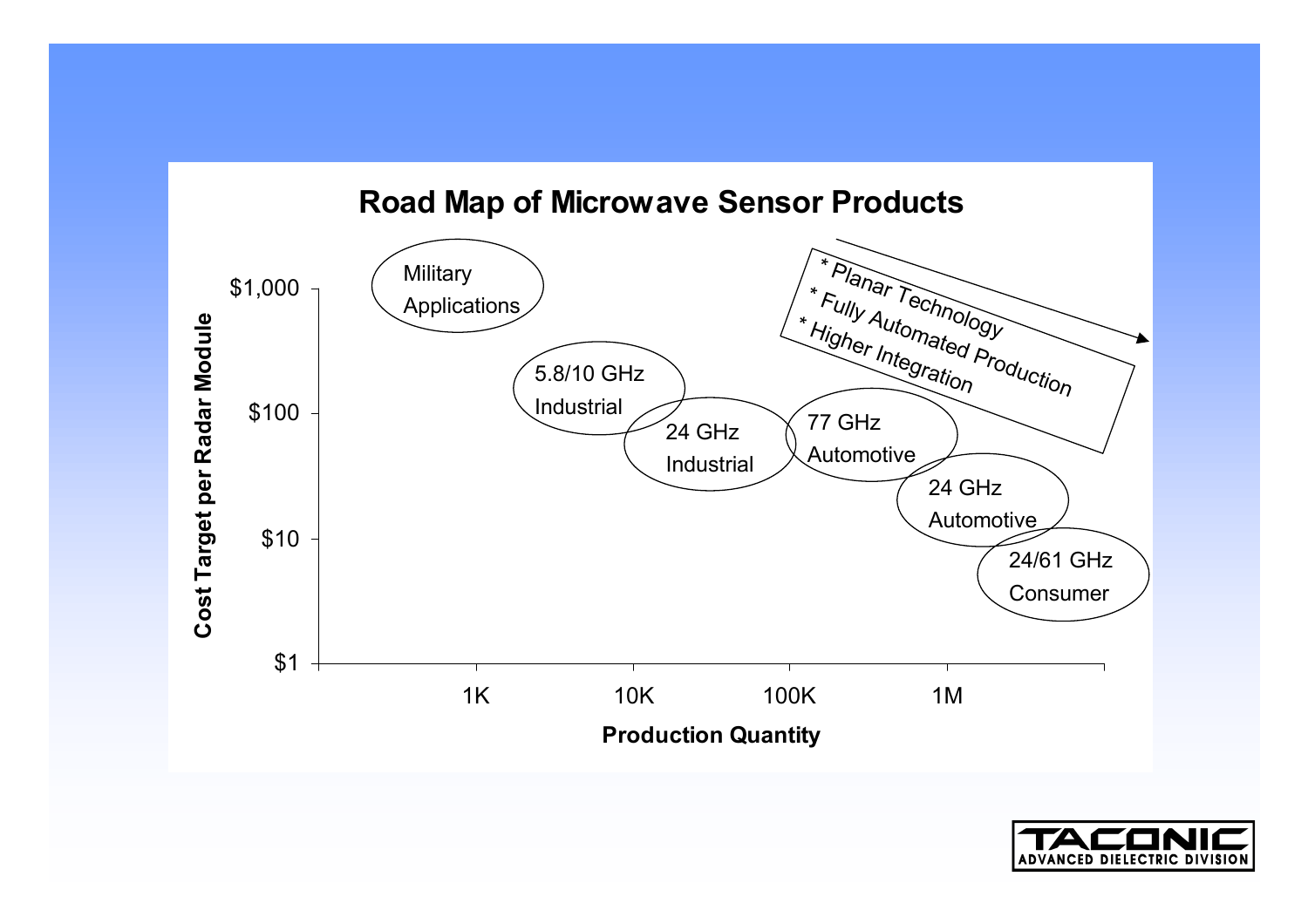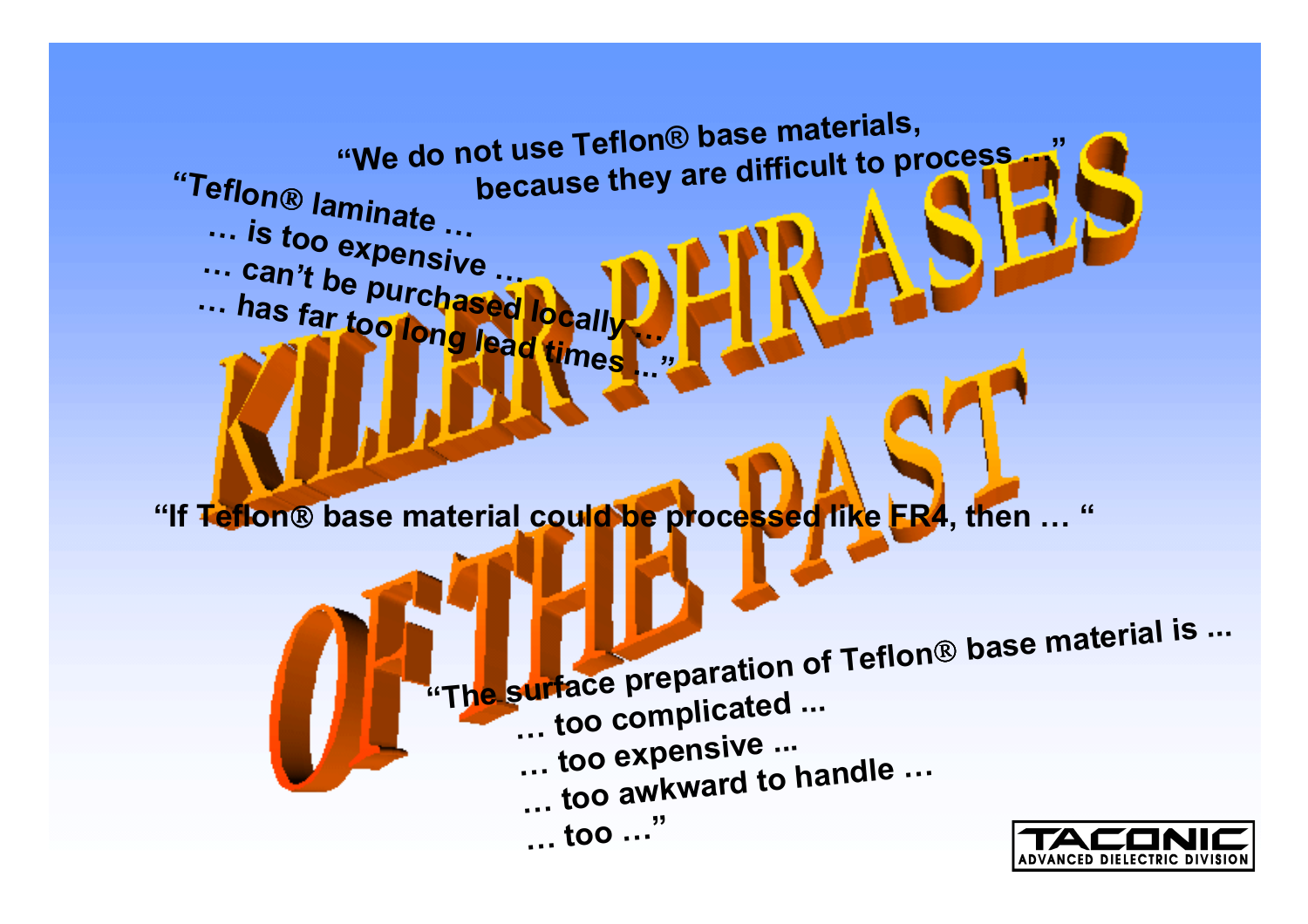#### **Processability PTFE vs. Thermoset Laminates**

| <b>Process</b>     | <b>Low Cost PTFE</b>         | <b>Thermoset</b>     |
|--------------------|------------------------------|----------------------|
| <b>Drilling</b>    | almost FR4 parameter         | almost FR4 parameter |
|                    | higher stack height (0.5 oz) |                      |
| Photomech          | same                         | same                 |
| Hole Wall Prep.    | <b>Plasma</b>                | Permanganate         |
| <b>PTH</b>         | same                         | same                 |
| <b>Etching</b>     | same                         | same                 |
| <b>Solder Mask</b> | same                         | same                 |
| <b>HASL</b>        | same                         | same                 |
| Ni/Au              | same                         | same                 |
| Routing            | same (almost FR4)            | same (almost FR4)    |

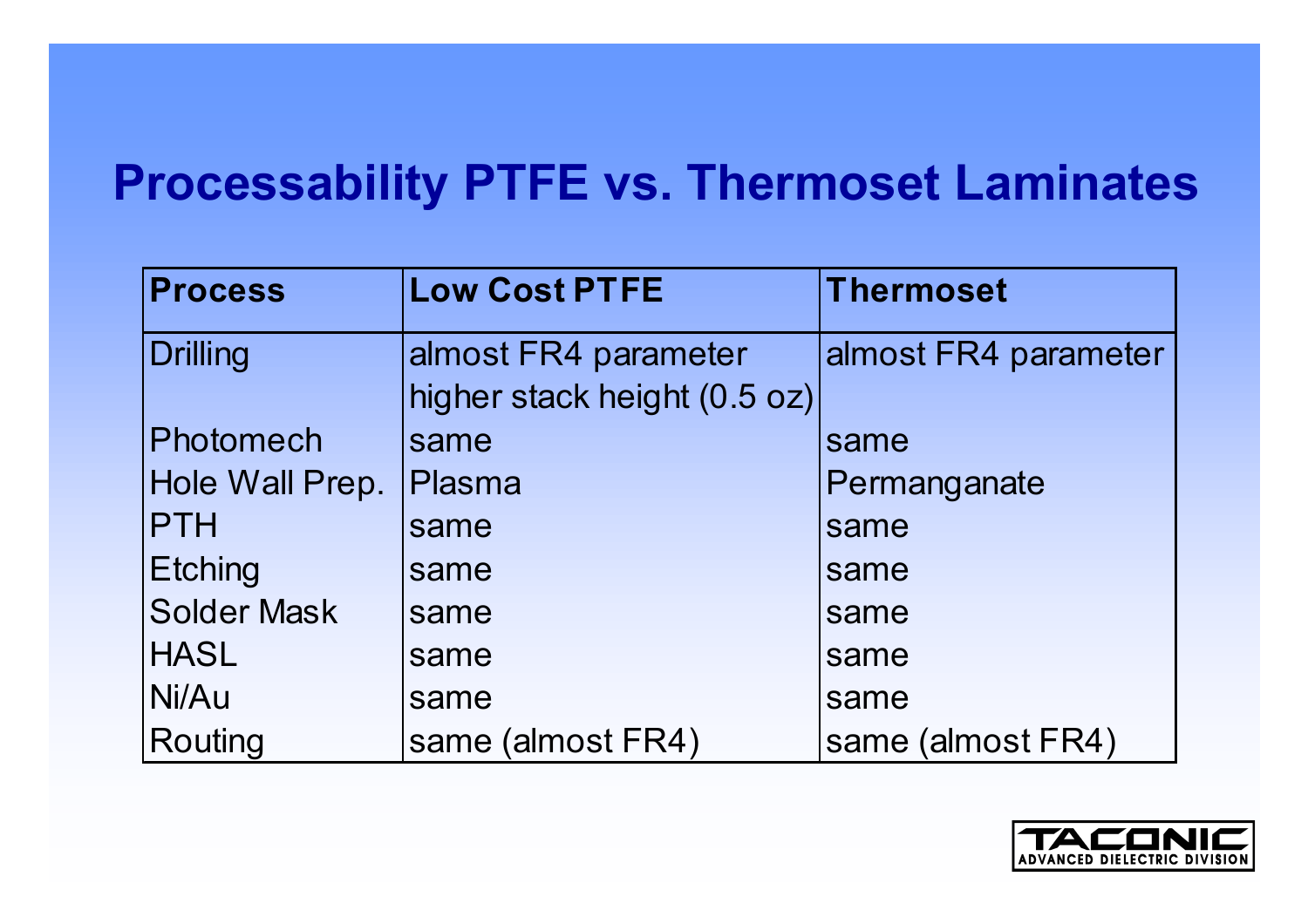# **Availability of PTFE Base Materials**

Example of a leading PTFE base material manufacturer

|                      | 10 Years ago                                          | <b>Today</b>                                                                                 |
|----------------------|-------------------------------------------------------|----------------------------------------------------------------------------------------------|
| Price                | very expensive                                        | competitive (low cost PTFE) -                                                                |
|                      |                                                       | expensive (very low DK material)                                                             |
| Lead Time            | several weeks                                         | 5 days ex works                                                                              |
| <b>Source</b>        | <b>USA only</b>                                       | ISO9002 approved European Manufacturer;                                                      |
|                      |                                                       | US plant as guaranteed 2nd source                                                            |
| <b>Quality</b>       | <i>intermittent</i>                                   | excellent (state-of-the-art treater; vacuum press                                            |
| <b>Product Range</b> | DK 2.20, 2.50, 2.55                                   | DK 2.17, 2.20, 2.30, 2.45, 2.50, 2.55, 3.0, 3.20,                                            |
|                      |                                                       | 3.50, 10                                                                                     |
|                      |                                                       | Sheet/Panel Size 36 x 48" (914 x 1220 mm) 36 x 48" (914 x 1220 mm) or any panel size thereof |
|                      | 16 x 36" (406 x 914 mm); $ $ for all laminate grades; |                                                                                              |
|                      |                                                       | 10 x 10" (250 x 250 mm) 36 x 60", 36 x 76", 36 x 106" for specialities                       |
|                      | (specialities)                                        |                                                                                              |

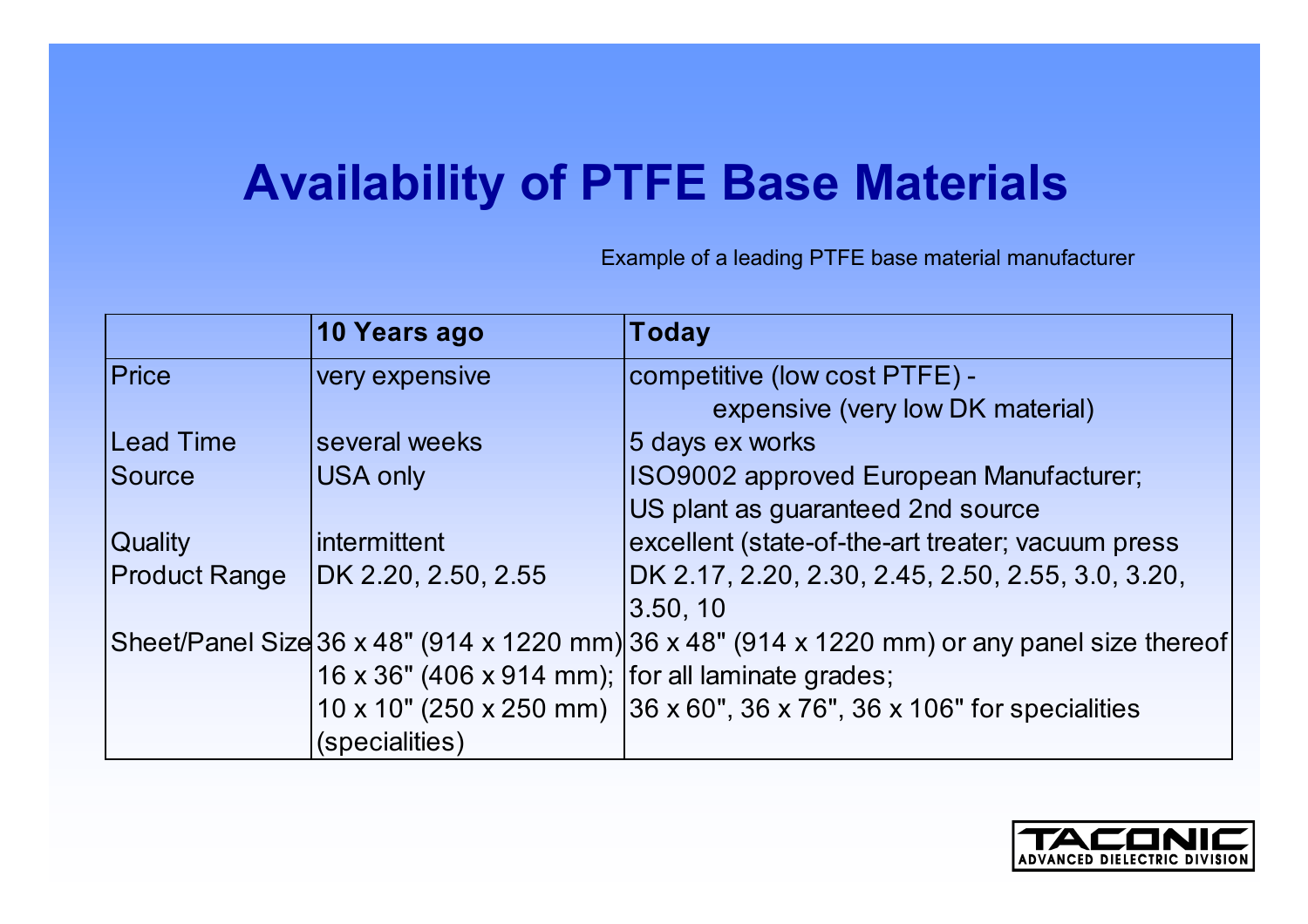#### **Pricing PTFE vs. Thermoset Laminates**



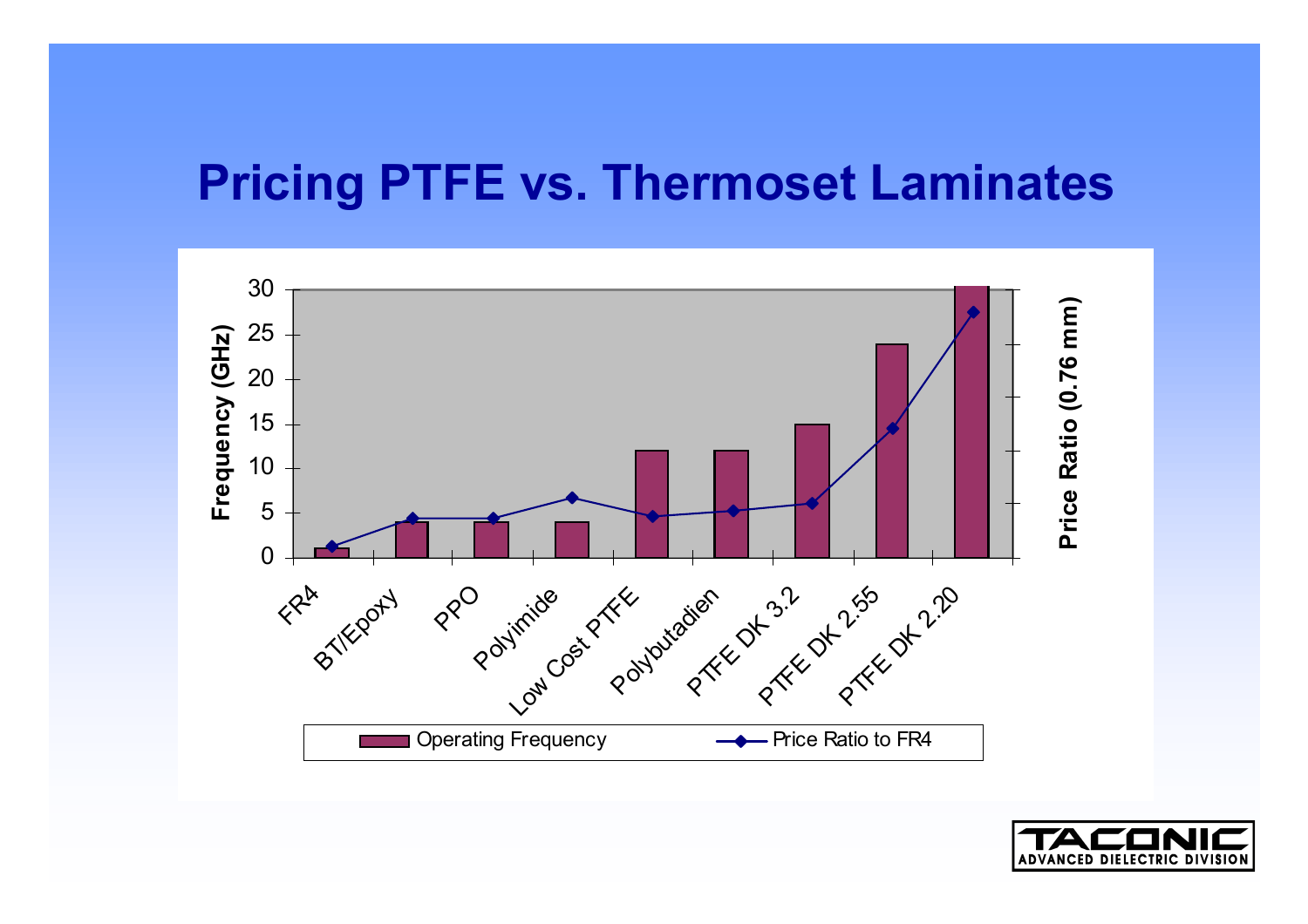#### **PTFE/FR4 Hybrid Multilayer**

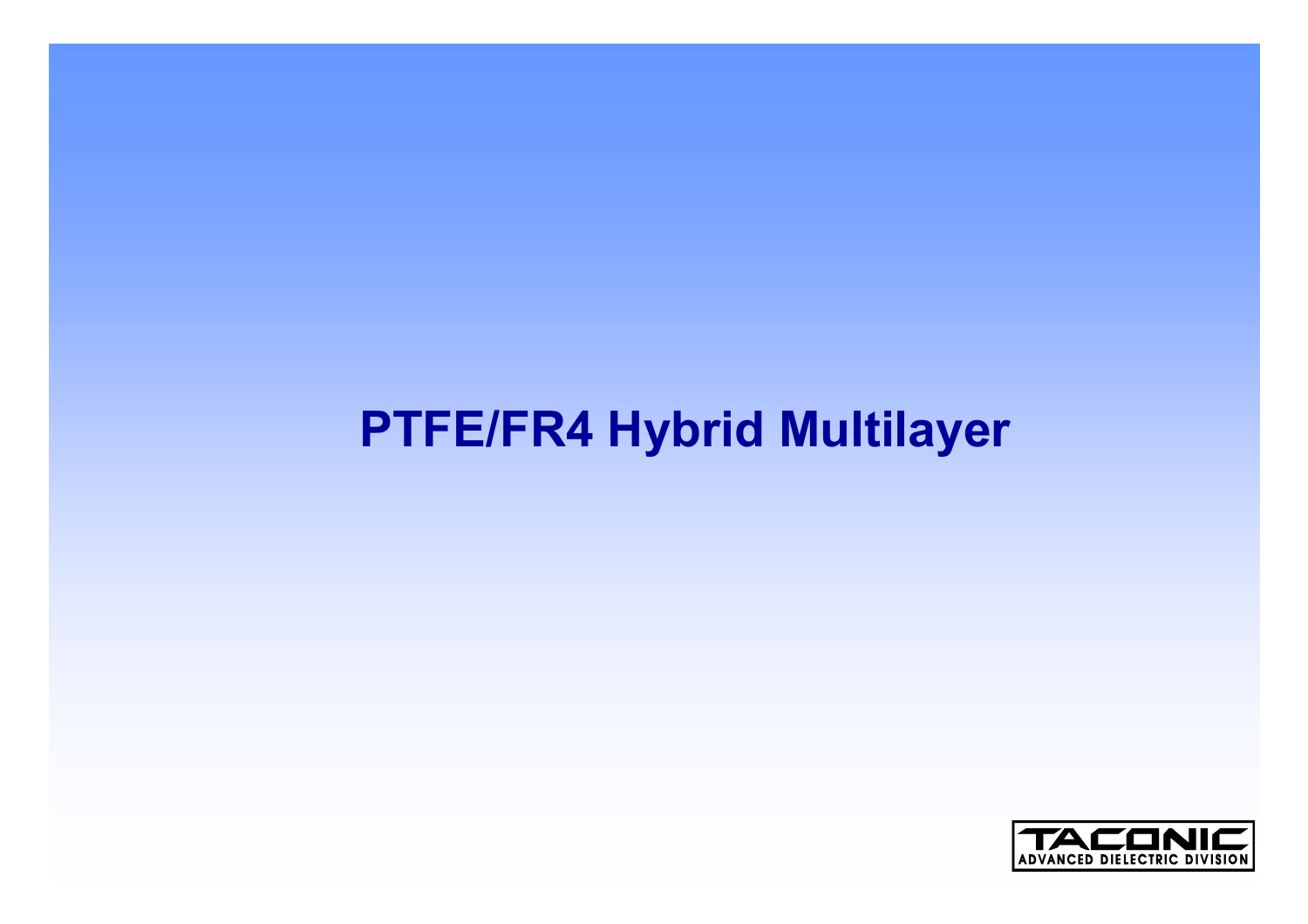#### **PTFE/FR4 Hybrid Multilayer**

#### A) Economical Solution





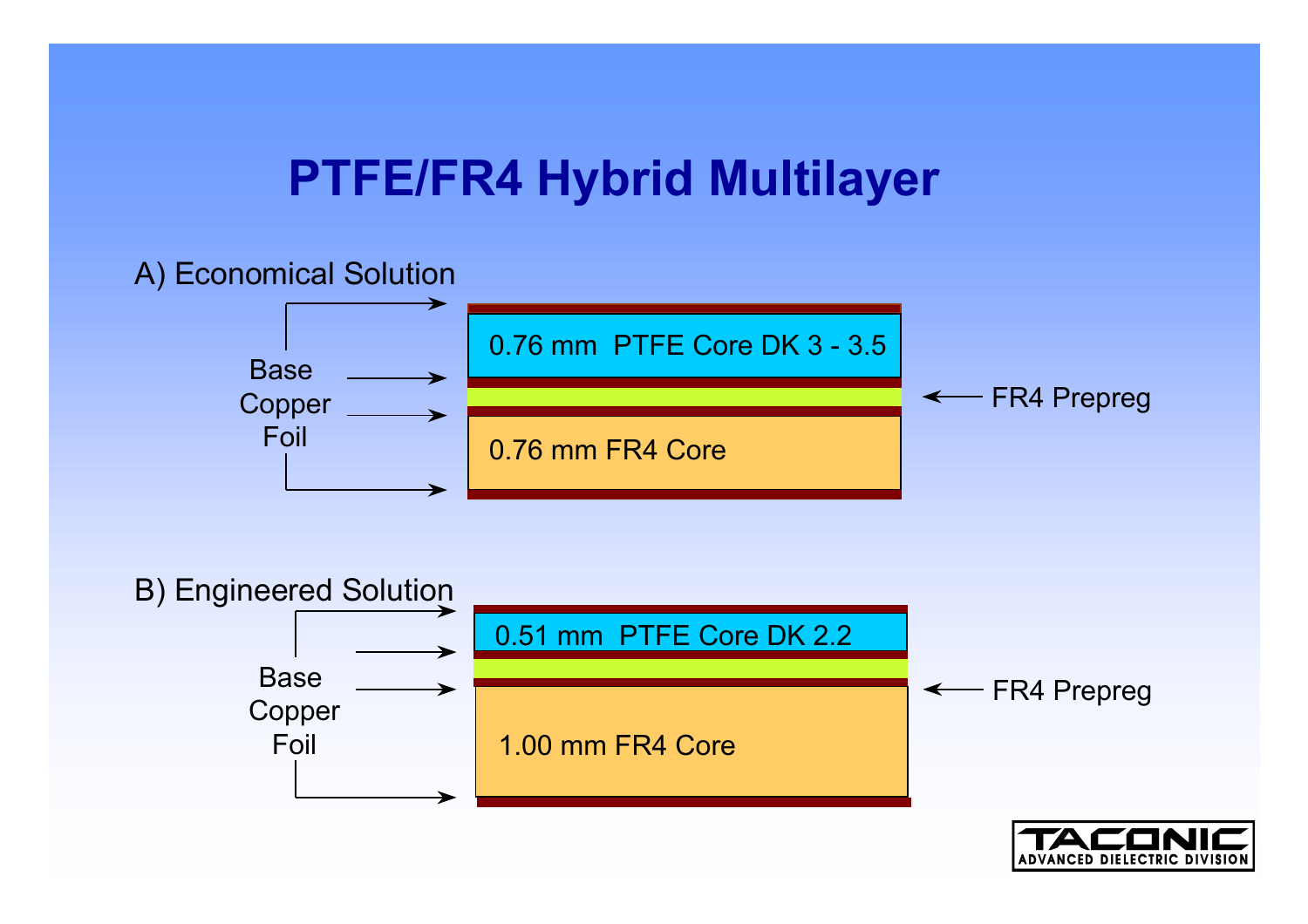### **TacLam - TacLam - Controlled thickness, low-loss material for HDI Controlled thickness, low-loss material for HDI**

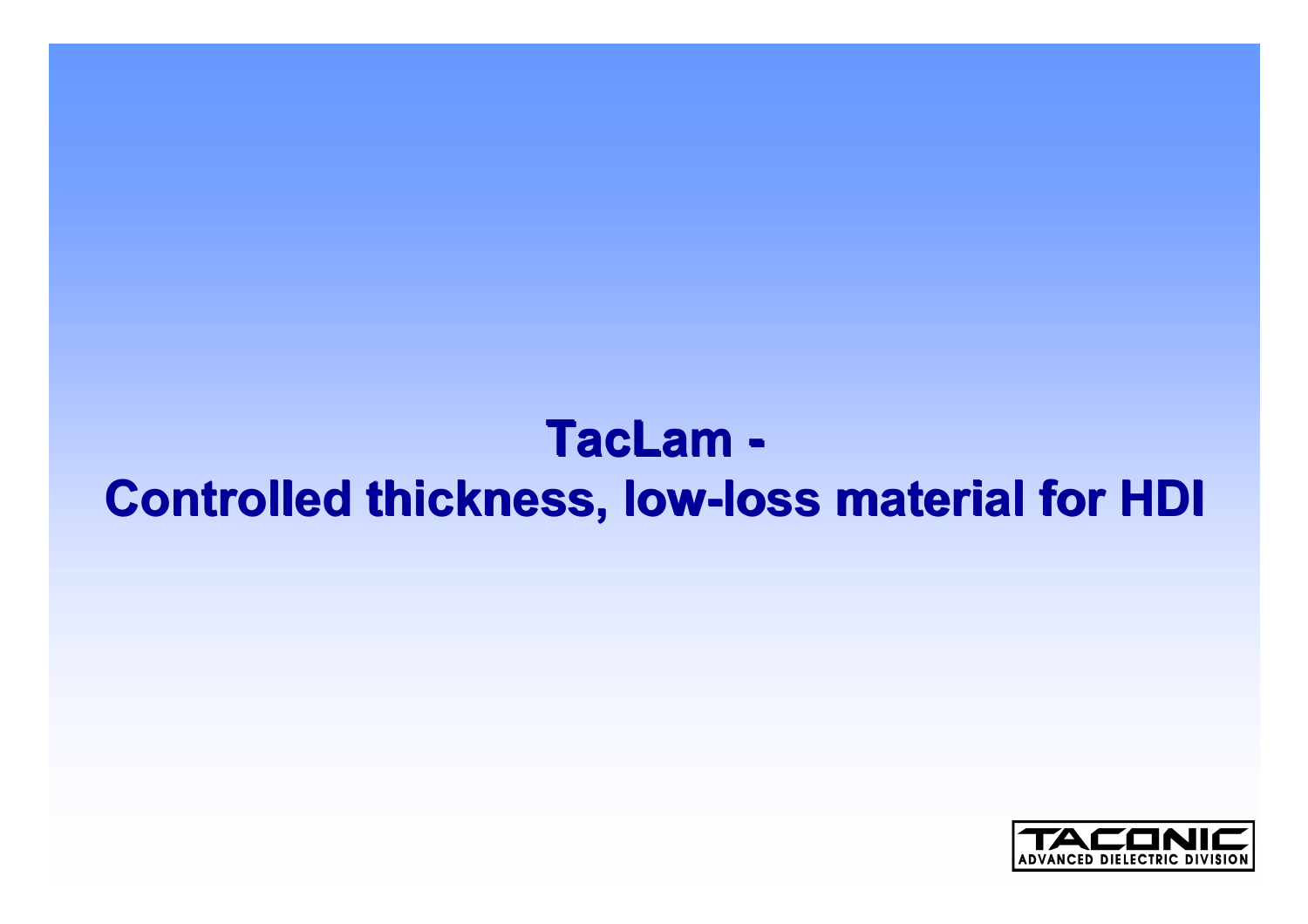# **TacLam - Controlled thickness, low-loss material for HDI TacLam -Controlled thickness, low-loss material for HDI**



Dielectric Thickness: 50 micron (2 mil) = standard for HDI multilayer Copper Thickness: 3/8 oz, 0.5 oz Copper

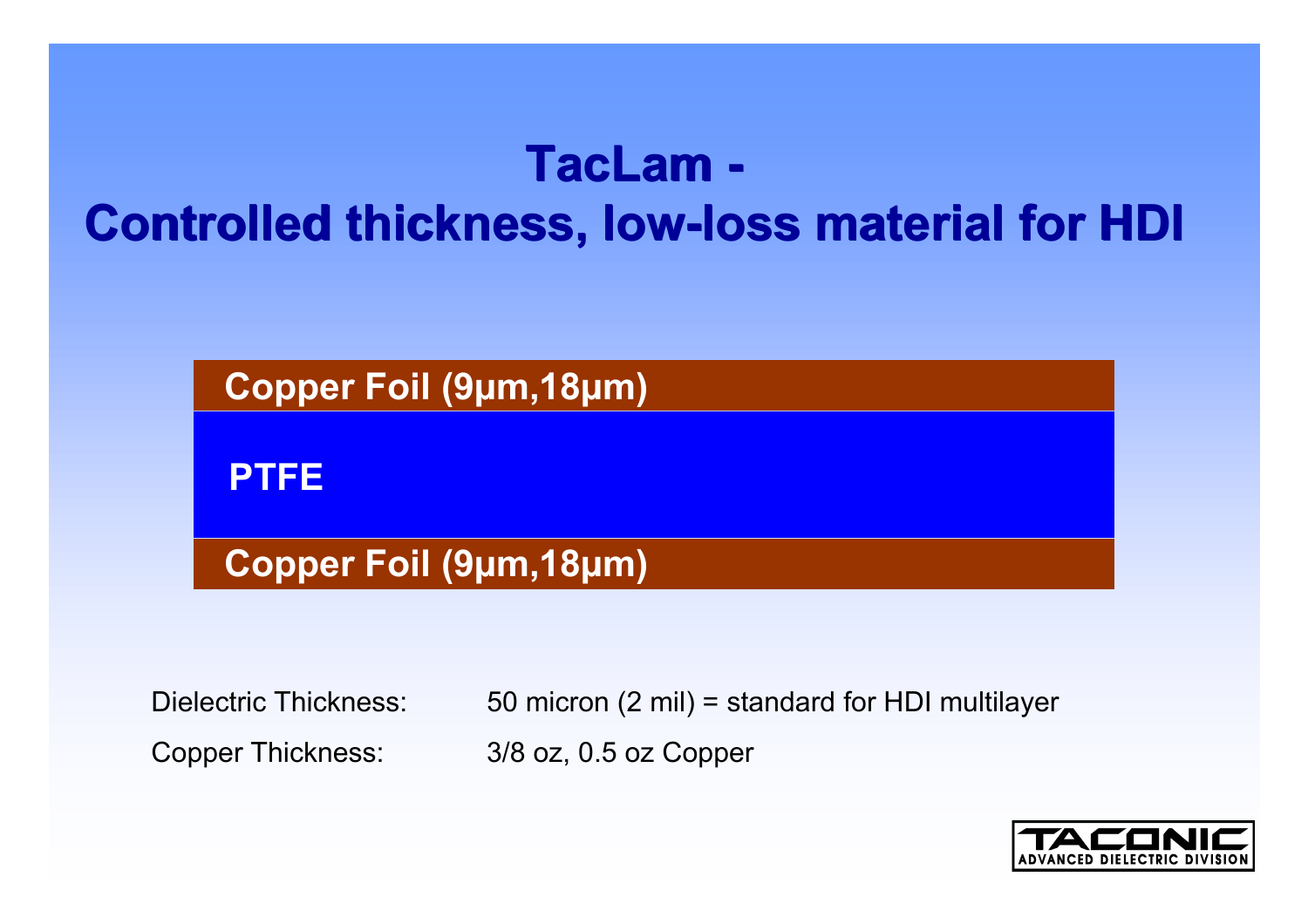# **TacLam - Controlled thickness, low-loss material for HDI**

**Mass Via Concept - Approach 1**



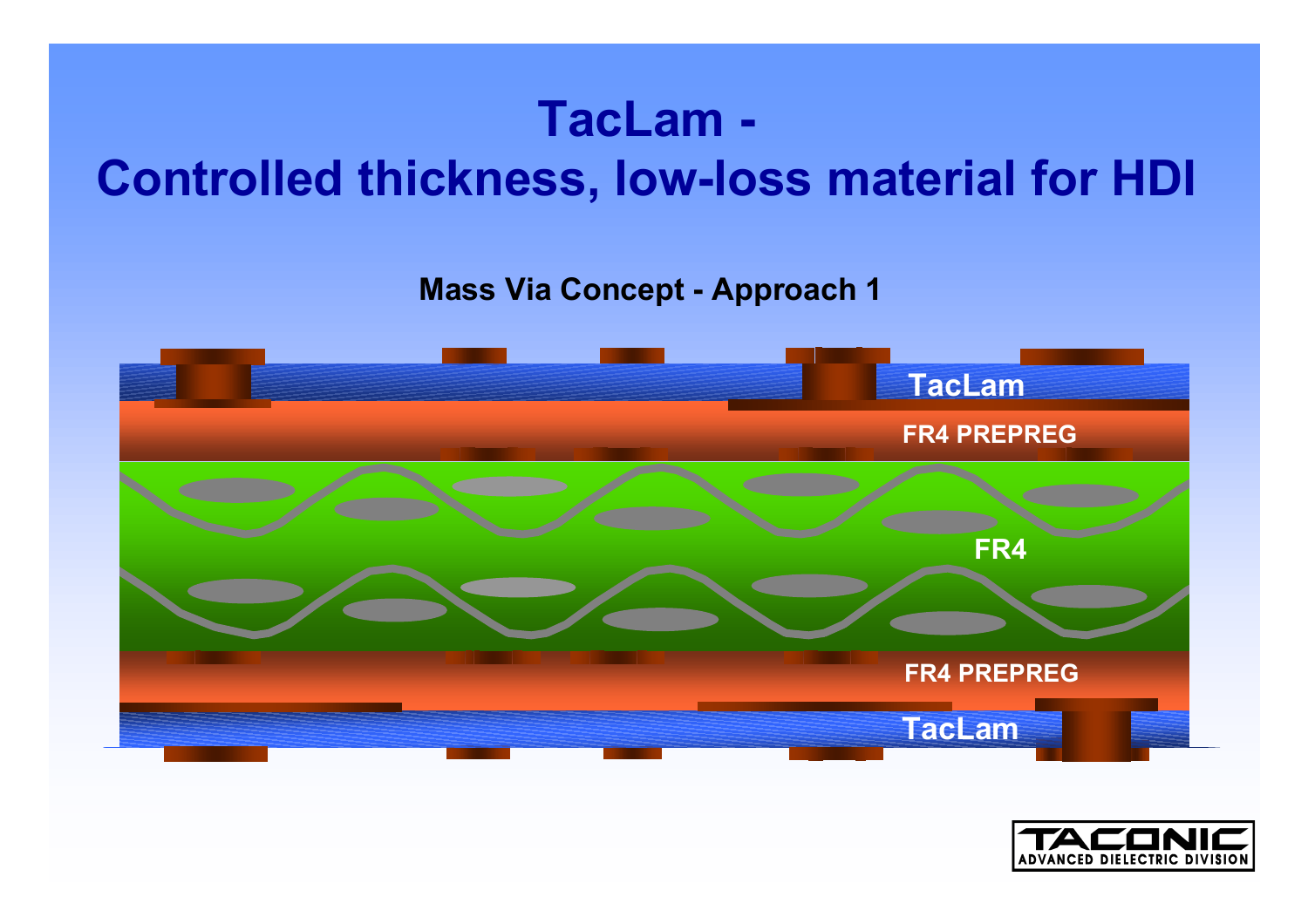# **TacLam - Controlled thickness, low-loss material for HDI**

**Mass Via Concept - Approach 2**



**4 Lyr o/a thicknesss 0.8mm; material content ~ 11 cents/in²**

![](_page_12_Picture_4.jpeg)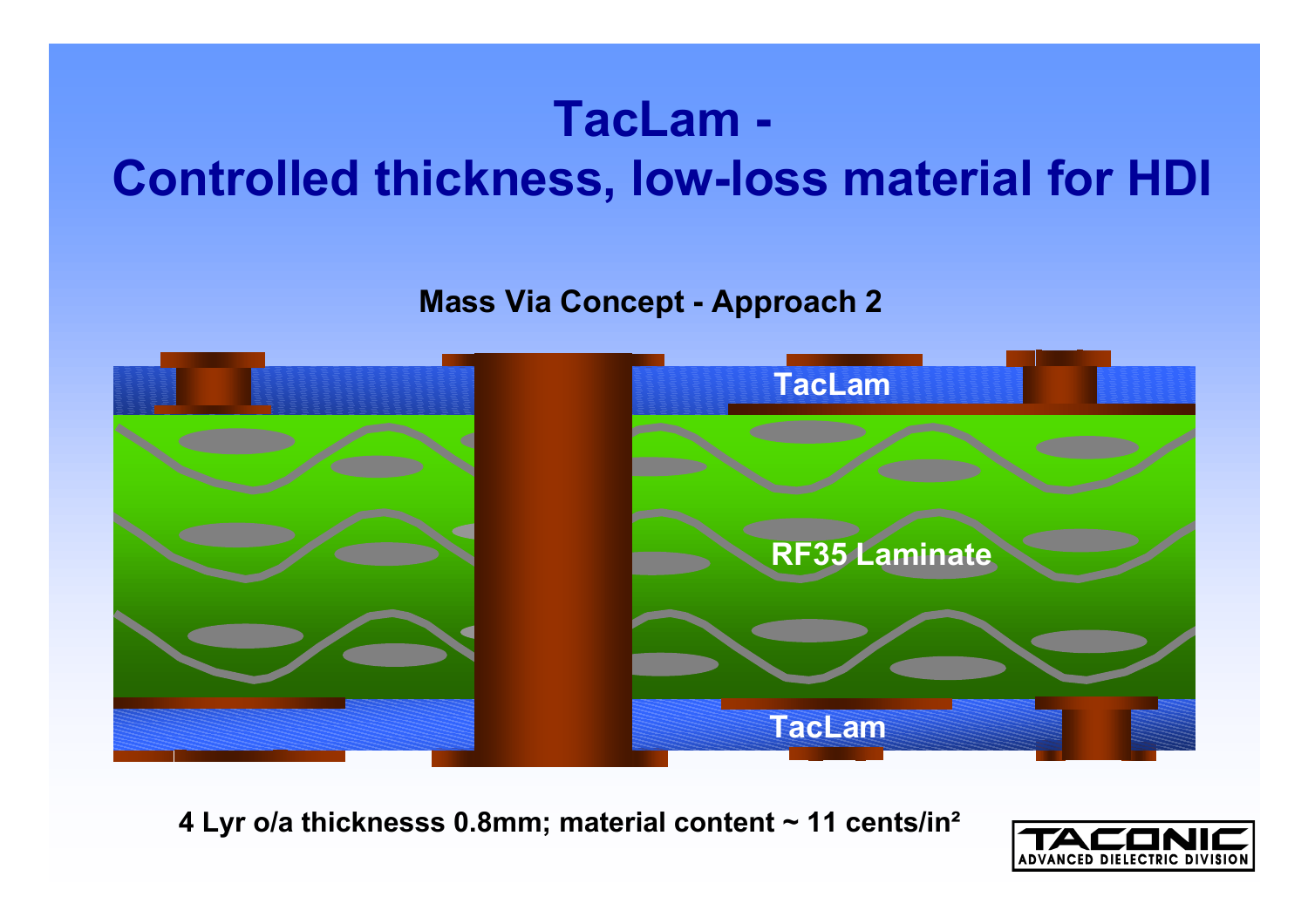# **TacLam - TacLam -**

#### **Controlled thickness, low-loss material for HDI Controlled thickness, low-loss material for HDI**

|                             | <b>TacLam</b> | <b>RCC®</b>    | <b>MultiFoil®</b>          |
|-----------------------------|---------------|----------------|----------------------------|
|                             |               |                |                            |
| DK $(Q_1 \cap MHz)$         | 2.1           | 3.43           | 3.70                       |
| DK (@ 10 GHz)               | 2.1           | 3.1            | 3.4                        |
| DK (@ 40 GHz)               | 2.1           | $\overline{?}$ | $\mathcal{P}$              |
| DF(@1 MHz)                  |               | 0.0257         | 0.0396                     |
| DF (@ 10 GHz)               | 0.0009        | 0.02           | 0.026                      |
| DF (@ 40 GHz)               | 0.0009        | $\overline{?}$ | $\boldsymbol{\mathcal{P}}$ |
| $Tg(^{\circ}C)$             | > 260         | 160            | 112                        |
| <b>Water Absorption (%)</b> | < 0.02        | 1.04           | 2.17                       |

Based on feedback, PTFE base material with resin-content > 95% can also be used in applications with frequencies > 70GHz. The DK remains constant.

![](_page_13_Picture_4.jpeg)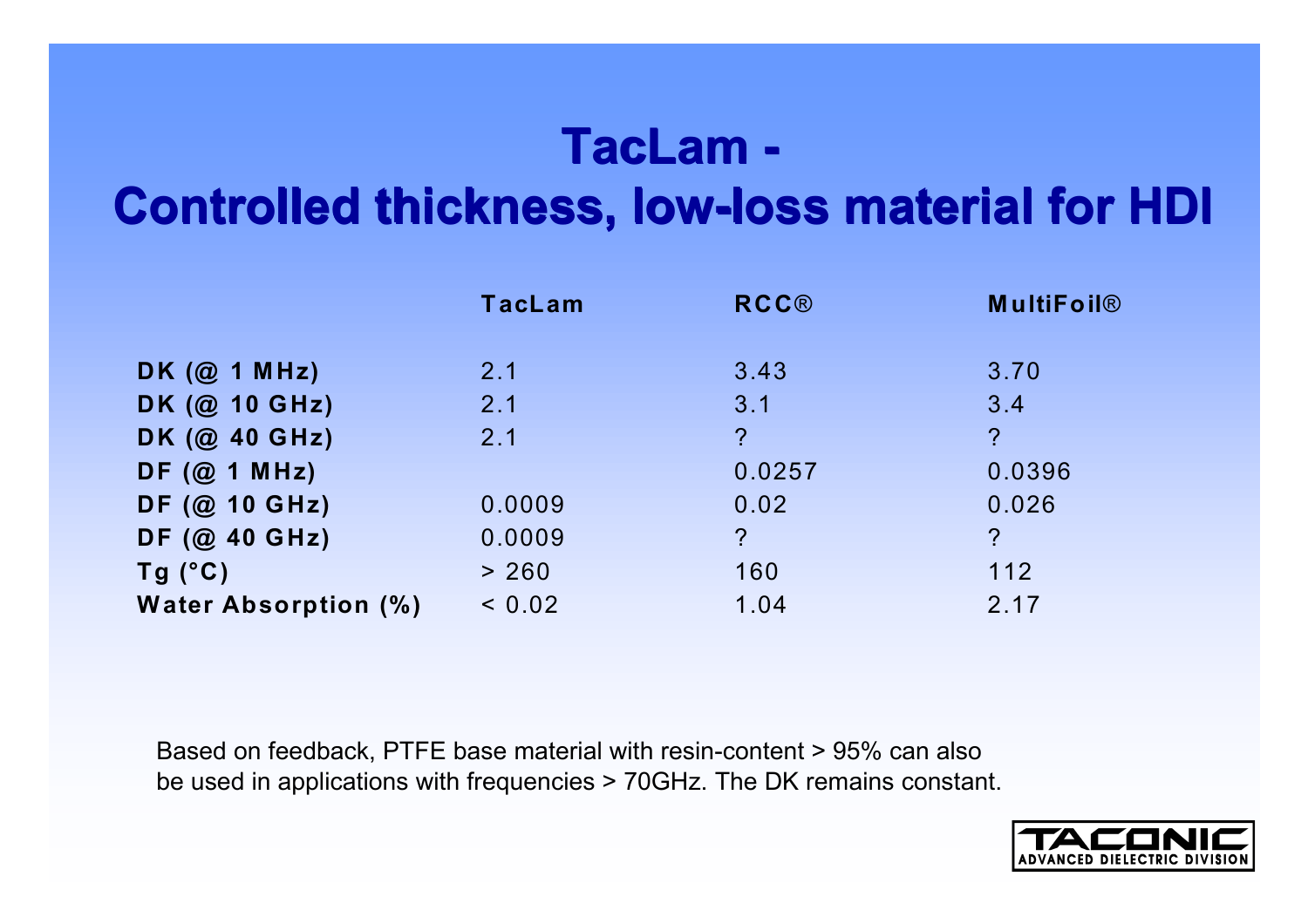# **TacLam -**

# **Controlled thickness, low-loss material for HDI**

#### **Value to the Marketplace**

#### **Features Benefits**

- Glass-free dielectric
- **Low profile copper**
- Surface smoothness/ no weave printthrough
- Lowest dielectric constant and tightest tolerance up to very high GHz range

- Very thin multilayer constructions
- **Enabler for mass via formation**
- **Superior insulation resistance**
- Very fine line technology
- **IMPROVED Etching yields of fine lines** and spaces
- Higher electrical performance
- Higher clocking speeds (high-speed digital)

![](_page_14_Picture_16.jpeg)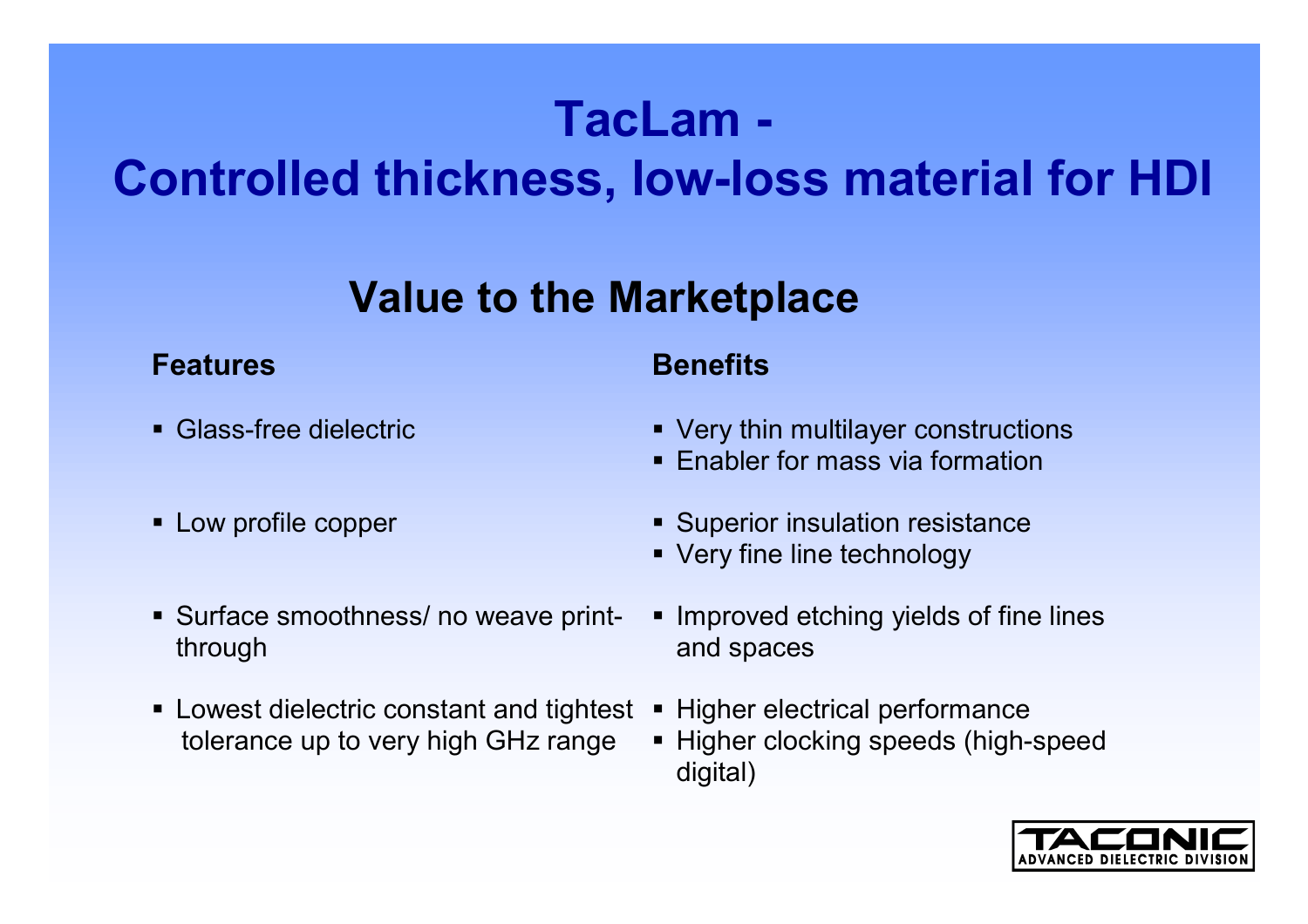![](_page_15_Picture_0.jpeg)

# **PTFE Prepregs for Multilayers**